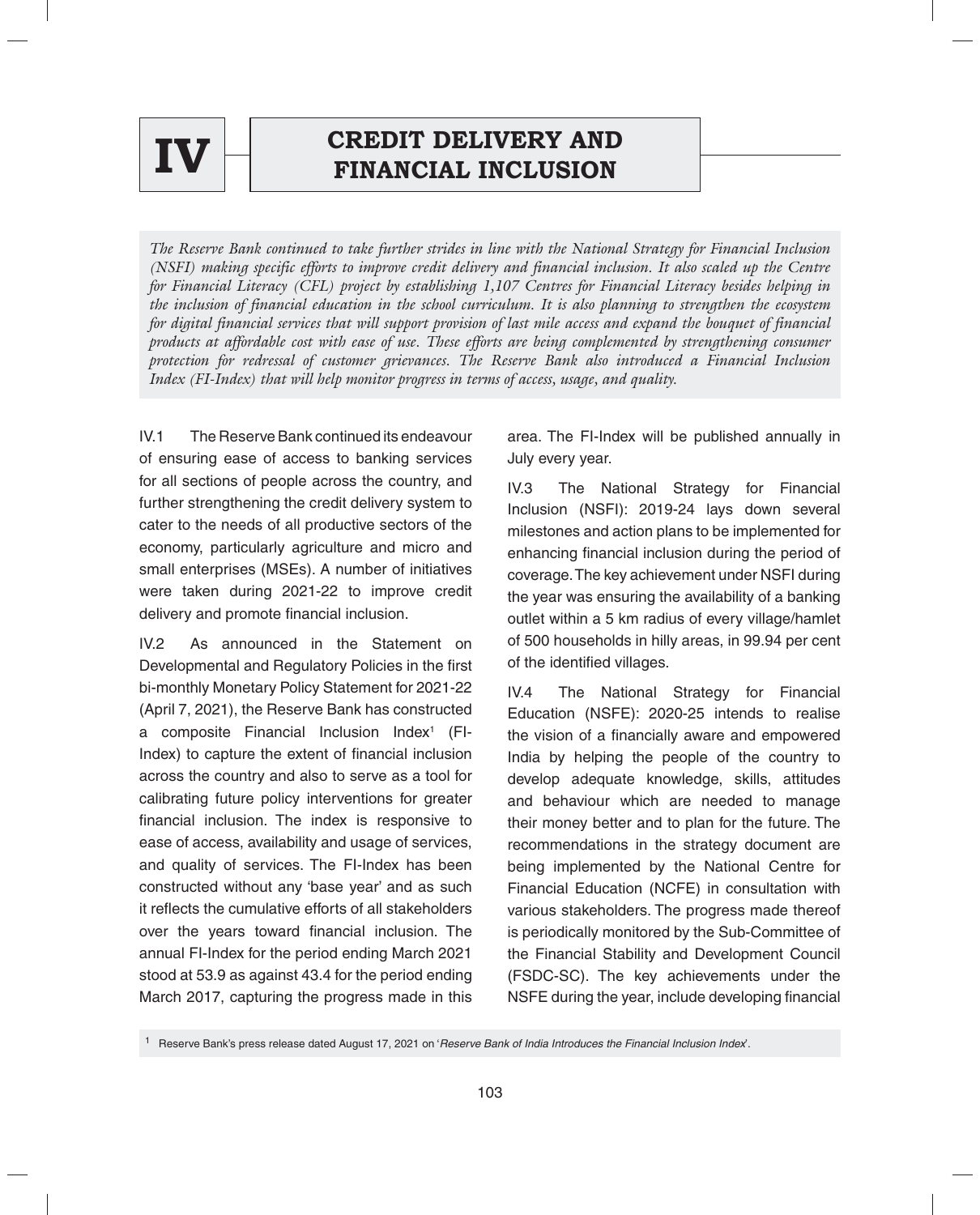literacy content on basic financial education by the NCFE, involving the community in disseminating financial literacy in a sustainable manner and leveraging technology and social media to disseminate financial education and awareness, apart from effective inter-regulatory coordination.

IV.5 Against this backdrop, the rest of the chapter is organised into three sections. The implementation status of the agenda for 2021- 22 is presented in section 2. It also covers the performance of credit flow to priority sectors and developments with respect to financial inclusion and financial literacy. The agenda for 2022-23 is provided in section 3. The chapter has been summarised at the end.

### **2. Agenda for 2021-22**

IV.6 Last year, the Department had set out the following goals under *Utkarsh*:

- Implementation of the milestones under NSFI: 2019-24 (Paragraph IV.7-IV.8);
- Monitor implementation of recommendations of the "Expert Committee on Micro, Small and Medium Enterprises (MSMEs)" [Paragraph IV.9];
- Expansion of the CFL project by setting up 1,199 Centres for Financial Literacy (CFLs) covering 3,592 blocks across the country and increasing financial education levels across the country (Paragraph IV.10); and
- Complete the end-line impact assessment survey of the pilot project on CFL (Paragraph IV.10 and IV.27).

### *Implementation Status*

IV.7 The NSFI was developed in consonance with all the concerned stakeholders to deepen and sustain the financial inclusion process at the national level. The NSFI lays down action plans and milestones, with specific timelines, and suggests broad recommendations to achieve the same in a holistic manner, with six recommendations required to be implemented during 2021-22. The recommendations, *inter alia*, focused on creation of necessary infrastructure to support the digital ecosystem, strengthening interregulatory coordination for customer grievance redressal, while leveraging technology platforms and creating innovative approaches.

IV.8 Significant headway has been made in the area of strengthening digital infrastructure by way of institutionalising the Payment Infrastructure Development Fund (PIDF), launch of Digital Payment Index (DPI), implementation and scaling up the pilot project on expanding and deepening of digital payments ecosystem and laying of Optical Fibre Cable (OFC) under the *Bharat* Net project of the Government of India (GoI) to provide broadband connectivity to all 2.5 lakh *Gram Panchayats* across the country. With regard to inter-regulatory coordination relating to customer grievances, *Sachet* portal, having representation of all the sectoral regulators and the government, provides a common platform for such coordination. In a further impetus to redressal of grievances, all sectoral regulators have set up toll-free helpline numbers.

IV.9 The Expert Committee on MSMEs (Chair: Shri U. K. Sinha) had made 37 broad recommendations. Out of 21 recommendations pertaining to the Reserve Bank, 13 have been implemented, six have not been found feasible for implementation after examination and two are under consideration by the Reserve Bank and the government. The two major recommendations implemented during the year, include (i) increase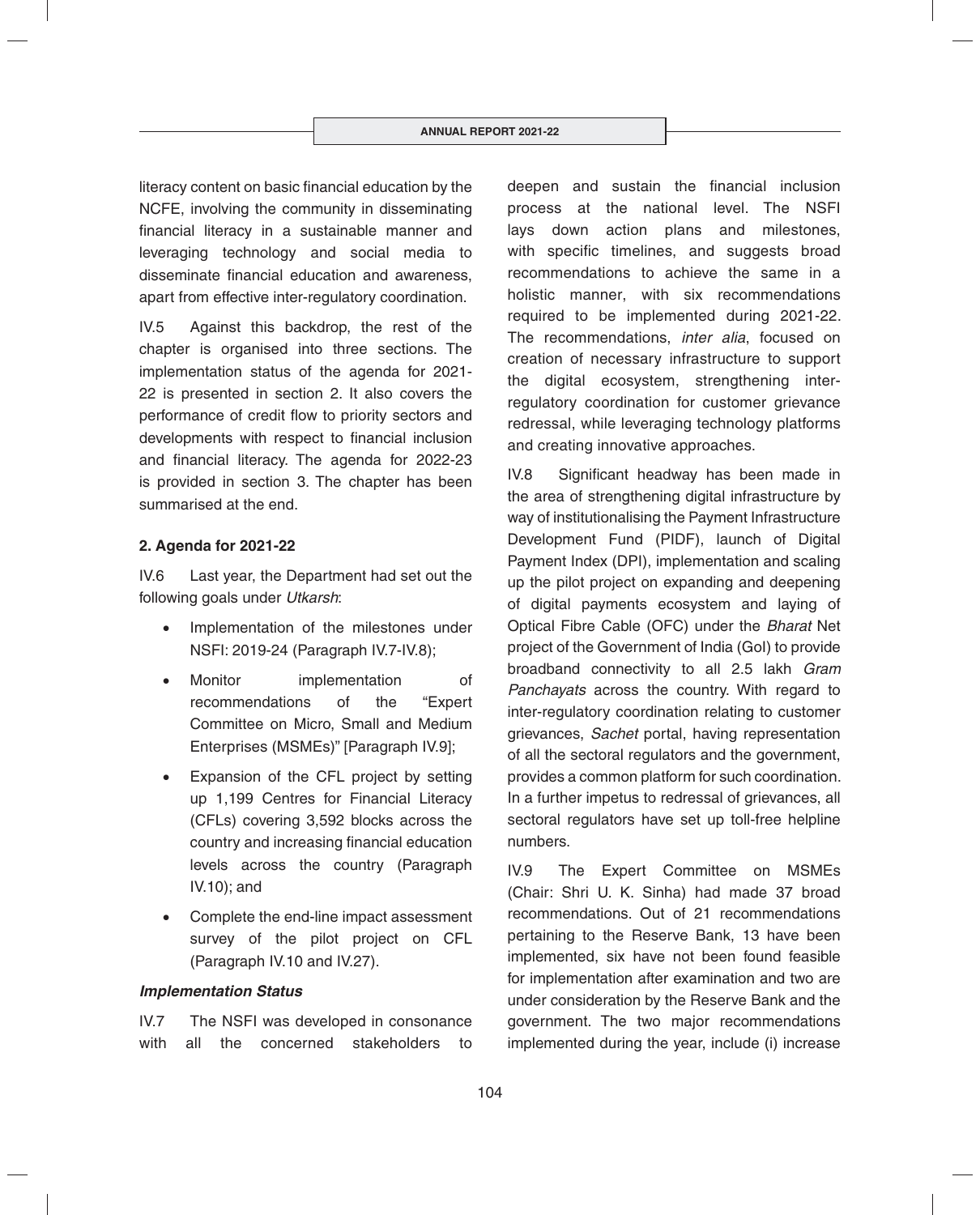in the limit of collateral free loans to self-help groups (SHGs) under *Deendayal Antyodaya Yojana*-National Rural Livelihoods Mission (DAY-NRLM) from  $\bar{\tau}$ 10 lakh to  $\bar{\tau}$ 20 lakh; and (ii) issuance of guidelines on Scale-Based Regulation (SBR) for Non-Banking Financial Companies (NBFCs).

IV.10 The key findings of the end-line survey of the pilot CFL project, conducted across 80 blocks during the year to assess its efficacy, are covered in paragraph IV.26. As on March 31, 2022, a total of 1,107 CFLs were set up across the country, details of which are presented in Box IV.1.

### **Major Developments**

### *Credit Delivery*

### *Priority Sector*

IV.11 The priority sector lending (PSL) for scheduled commercial banks (SCBs) stood at 42.8 per cent as on March 31, 2022. All bank groups achieved the prescribed PSL target of 40 per cent during 2021-22 (Table IV.1). In case any bank falls short in achieving priority sector targets/ sub-targets, they are advised to contribute towards the Rural Infrastructure Development Fund (RIDF)

#### **Table IV.1: Achievement of Priority Sector Lending Targets**  $(7 \text{ arc})$

|                       |                      |                       | $(1$ $UUU$   |
|-----------------------|----------------------|-----------------------|--------------|
| <b>Financial Year</b> | <b>Public Sector</b> | <b>Private Sector</b> | Foreign      |
|                       | <b>Banks</b>         | <b>Banks</b>          | <b>Banks</b> |
|                       | 2                    | 3                     | 4            |
| 2020-21               | 24, 16, 750          | 14,33,674             | 1,99,969     |
|                       | (41.06)              | (40.62)               | (41.02)      |
| $2021 - 22*$          | 26,23,666            | 16,87,138             | 1,94,031     |
|                       | (42.45)              | (43.27)               | (42.28)      |

\*: Data are provisional.

**Note:** Figures in parentheses are percentage to adjusted net bank credit (ANBC) or credit equivalent of off-balance sheet exposure (CEOBE), whichever is higher.

**Source:** Priority sector returns submitted by SCBs.

and other funds administered by the National Bank for Agriculture and Rural Development (NABARD), Small Industries Development Bank of India, Micro Units Development & Refinance Agency Ltd. and National Housing Bank.

IV.12 The total trading volume of priority sector lending certificates (PSLCs) registered a growth of 12.4 per cent and stood at  $\bar{c}6.62$  lakh crore in 2021-22 as compared to 25.9 per cent growth during the previous year. Among the four PSLC categories, the highest trading was observed in PSLC-general and PSLC-small and marginal farmers with the transaction volumes being  $\bar{z}2.70$ lakh crore and  $\overline{z}2.29$  lakh crore, respectively, in 2021-22.

#### *Lending by Banks to NBFCs for On-Lending*

IV.13 Recognising the role played by NBFCs in providing credit to the sectors at the bottom of the pyramid, which contribute significantly in terms of exports and employment, and with a view to augmenting the liquidity position of the NBFCs, the dispensation provided to banks to classify their lending to NBFCs [other than microfinance institutions (MFIs)] for 'on-lending' to the agriculture and MSE sectors as PSL was extended up to March 31, 2022.

# *PSL - Lending by Small Finance Banks (SFBs) to NBFC-MFI for On-Lending*

IV.14 In view of the pandemic and to address the liquidity concerns of smaller MFIs, fresh credit extended by SFBs to registered NBFC-MFIs and other MFIs (societies, trusts, *etc.*) was allowed to be classified under PSL, provided these institutions are members of the Reserve Bank recognised Self-Regulatory Organisation (SRO). The above benefit is applicable to MFIs having a gross loan portfolio of up to  $\overline{500}$  crore as on March 31, 2021. Under the scheme which extended up to March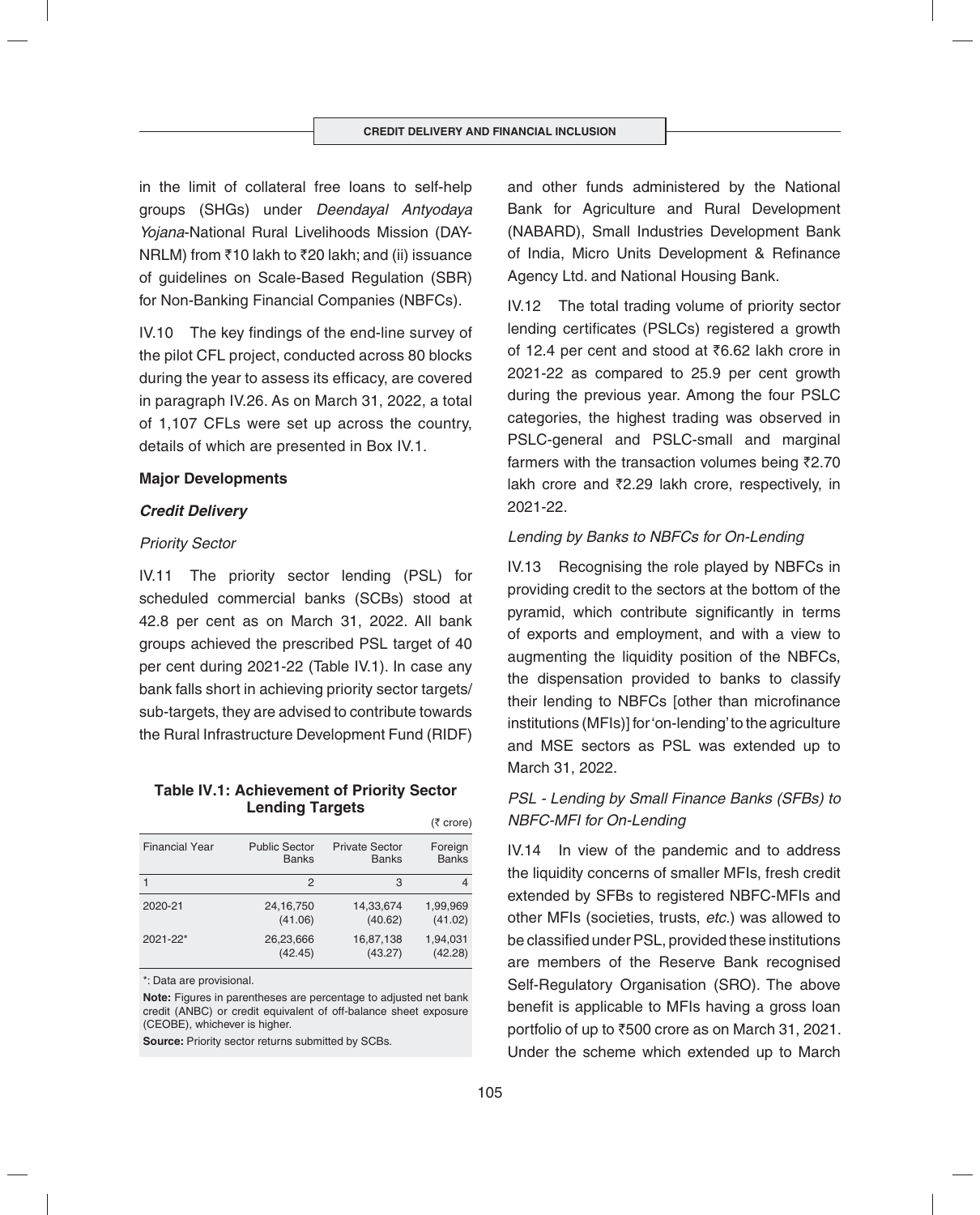| <b>Financial Year</b> | <b>Commercial Banks</b> |             | <b>Rural Co-operative Banks</b> |             | <b>RRBs</b> |             | Total     |             |
|-----------------------|-------------------------|-------------|---------------------------------|-------------|-------------|-------------|-----------|-------------|
|                       | Target                  | Achievement | Target                          | Achievement | Target      | Achievement | Target    | Achievement |
|                       | 2                       | 3           | $\overline{4}$                  | 5           | 6           |             | 8         | 9           |
| 2020-21               | 10,81,978               | 11,94,704   | 2,25,946                        | 1,90,682    | 1,92,076    | 1,90,012    | 15,00,000 | 15,75,398   |
| 2021-22*              | 12,05,488               | 12.91.454   | 2,30,543                        | 2,17,848    | 2,13,968    | 2,00,590    | 16,50,000 | 17,09,893   |

**Table IV.2: Targets and Achievements for Agricultural Credit**

**Source**: NABARD.

31, 2022, SFBs were permitted to lend up to 10 per cent of their total PSL portfolio as on March 31, 2021.

*PSL - Increase in Limits for Bank Lending against Negotiable Warehouse Receipts (NWRs)/ electronic Negotiable Warehouse Receipts (eNWRs)*

IV.15 In order to ensure a greater flow of credit to the farmers against pledge/hypothecation of agricultural produce and to encourage the use of NWR/eNWR issued by warehouses registered and regulated by Warehouse Development and Regulatory Authority, the PSL limit for loans against NWRs/eNWRs, for a period not exceeding 12 months was increased from  $\overline{50}$  lakh to  $\overline{575}$ lakh per borrower.

### *Flow of Credit to Agriculture*

IV.16 The GoI sets the agricultural credit target every year for SCBs, regional rural banks (RRBs) and rural co-operative banks. During 2021-22, against the target of  $\bar{\tau}$ 16.5 lakh crore, banks achieved 104 per cent of the target ( $\overline{517.09}$  lakh crore) as on March 31, 2022, of which, SCBs, RRBs and rural co-operative banks achieved 107 per cent, 93.7 per cent and 94.5 per cent, respectively, of their targets (Table IV.2).

IV.17 The Kisan Credit Card (KCC) provides adequate and timely bank credit to farmers under a single window for cultivation and other requirements, including consumption, investment, and insurance (Table IV.3).

### *Relief Measures for Natural Calamities*

IV.18 Currently, the National Disaster Management Framework of the GoI covers 12 types of natural calamities under its ambit, *viz*., cyclone; drought; earthquake; fire; floods; *tsunami*; hailstorm; landslide; avalanche; cloud burst; pest

 $(Nu$ mber in lakh, Amount in  $\bar{x}$  erare)

|                       |                             |                          |                          | $\mu$ and $\mu$ is the set of $\mu$ and $\mu$ and $\mu$ and $\mu$ |                      |
|-----------------------|-----------------------------|--------------------------|--------------------------|-------------------------------------------------------------------|----------------------|
| <b>Financial Year</b> | Number of<br>Operative KCCs | Outstanding<br>Crop Loan | Outstanding<br>Term Loan | Outstanding<br>Loan for Animal<br>Husbandry & Fisheries           | Total                |
|                       |                             |                          | 4                        |                                                                   | 6                    |
| 2020-21<br>2021-22*   | 306.96<br>268.71#           | 4,13,903<br>4,33,413     | 36,161<br>29,309         | 6.673<br>13.561                                                   | 4,56,736<br>4,76,283 |

# **Table IV.3: Kisan Credit Card (KCC) Scheme**

\*: Data are provisional.

#: The number of operative KCC accounts does not include non performing asset (NPA) accounts. As NPA accounts have increased during the year *vis-à-vis* last year, the number of operative KCCs has come down.

**Source:** Public sector banks, private sector banks and small finance banks.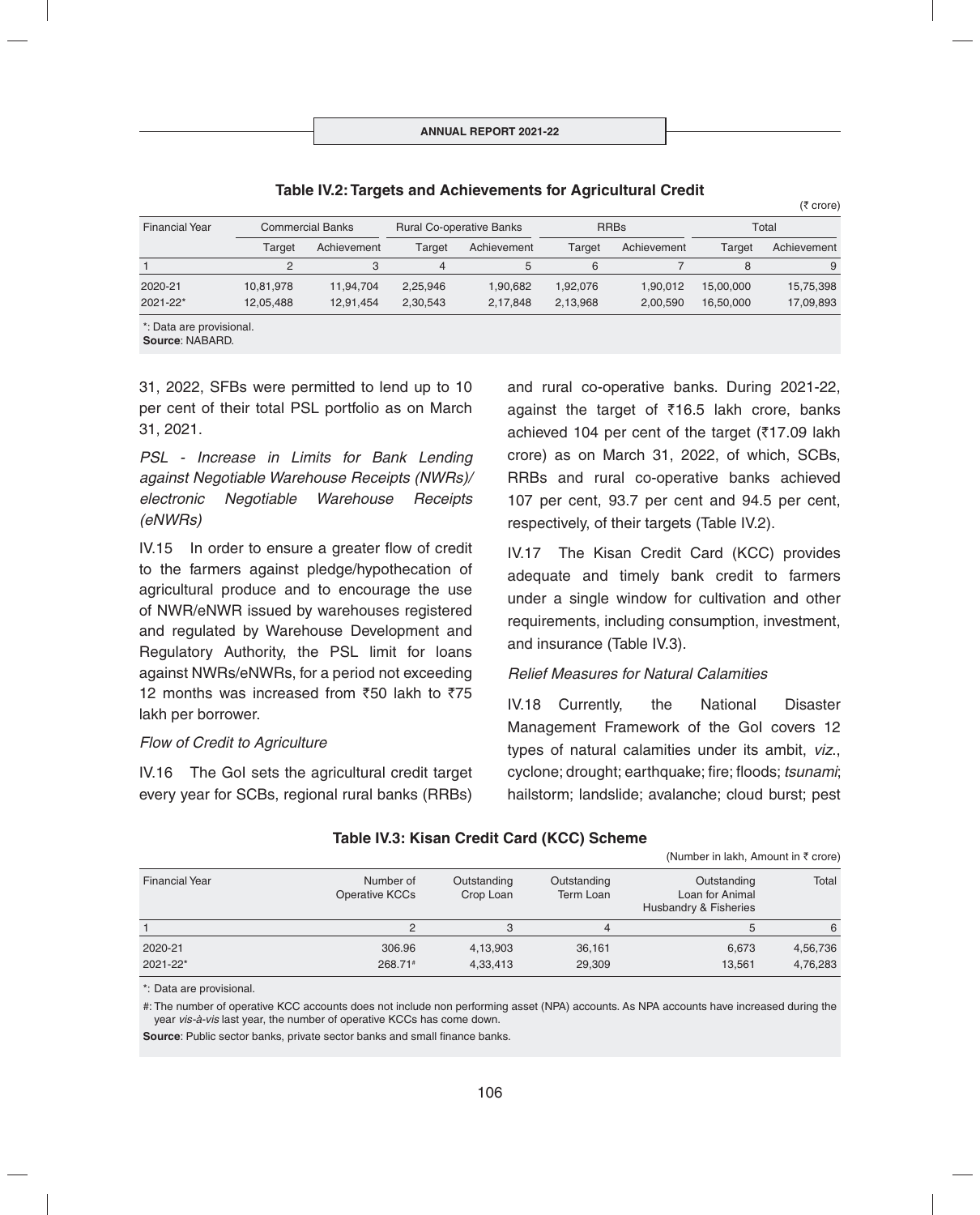### **Table IV.4: Relief Measures for Natural Calamities**

|                       | $\mu$ and $\sigma$ in the set of $\mu$ in the set of $\sigma$ in the set of $\sigma$ |        |                                             |        |  |  |
|-----------------------|--------------------------------------------------------------------------------------|--------|---------------------------------------------|--------|--|--|
| <b>Financial Year</b> | Loans Restructured/<br>Rescheduled                                                   |        | Fresh Finance/<br><b>Relending Provided</b> |        |  |  |
|                       | No. of<br>Accounts                                                                   | Amount | No. of<br>Accounts                          | Amount |  |  |
|                       | 2                                                                                    | 3      | 4                                           | 5      |  |  |
| 2020-21               | 1.58                                                                                 | 2,486  | 11.77                                       | 18,377 |  |  |
| 2021-22*              | 0.26                                                                                 | 6,500  | 0.10                                        | 12,758 |  |  |

(Number in lakh, Amount in  $\bar{\tau}$  crore)

\*: Data are provisional.

**Source:** State Level Bankers' Committees (SLBCs).

attack; and cold wave/frost. Accordingly, the Reserve Bank has mandated banks to provide relief where the crop loss assessed is 33 per cent or more in the areas affected by these calamities. The relief measures by banks, *inter alia*, include restructuring/rescheduling of existing loans and sanctioning fresh loans as per the emerging requirement of the eligible borrowers. During 2021-22, natural calamities were declared by three states, *viz*., Maharashtra, Karnataka and Rajasthan, where financial assistance in terms of fresh loans and some dispensation by way of loan restructuring were made available to the affected people (Table IV.4).

### *Bank Credit to the MSME Sector*

IV.19 Increasing credit flow to the MSMEs has been a policy priority for the Reserve Bank and the government. On a year-on-year basis, the outstanding credit to MSMEs by SCBs increased by 13.4 per cent in March 2022 (10.6 per cent a year ago) [Table IV.5].

### *Financial Inclusion*

### *Assignment of Lead Bank Responsibility*

IV.20 The assignment of lead bank responsibility to a designated bank in every district is undertaken by the Reserve Bank. As at end March 2022, 12 public sector banks and one private sector bank were assigned lead bank responsibility, covering 734 districts across the country.

# *Universal Access to Financial Services in Every Village*

IV.21 Providing banking access to every village within a 5 km radius/ hamlet of 500 households in hilly areas is one of the key objectives of the NSFI: 2019-24. The milestone has been fully achieved in 25 states and 7 UTs as on March 31, 2022 and 99.94 per cent of the identified villages/hamlets across the country have been covered. Efforts are on to achieve the target for the remaining villages/ hamlets.

#### *Financial Inclusion Plan*

IV.22 To ensure a systematic approach towards increasing the level of financial inclusion in a

(Number in lakh, Amount in  $\bar{z}$  crore)

| Year                | <b>Micro Enterprises</b> |                            | <b>Small Enterprises</b> |                            | <b>Medium Enterprises</b> |                            |                     | <b>MSMEs</b>                 |  |
|---------------------|--------------------------|----------------------------|--------------------------|----------------------------|---------------------------|----------------------------|---------------------|------------------------------|--|
|                     | No. of<br>Accounts       | Amount<br>Outstanding      | No. of<br>Accounts       | Amount<br>Outstanding      | No. of<br>Accounts        | Amount<br>Outstanding      | No. of<br>Accounts  | Amount<br>Outstanding        |  |
|                     | 2                        | 3                          |                          |                            | 6                         |                            |                     | 9                            |  |
| 2020-21<br>2021-22* | 387.93<br>239.81         | 8,21,027.77<br>8,87,800.05 | 27.82<br>22.07           | 6,62,998.50<br>7,25,822.77 | 4.44<br>3.23              | 2,99,898.53<br>4,09,011.46 | 420.19<br>$265.10*$ | 17,83,924.80<br>20,22,634.29 |  |

#### **Table IV.5: Bank Credit to MSMEs**

\*: Data are provisional.

#: There is a significant decrease in number of accounts due to mandatory registration on *Udyam* portal under new MSME definition. **Source**: Priority sector returns submitted by SCBs.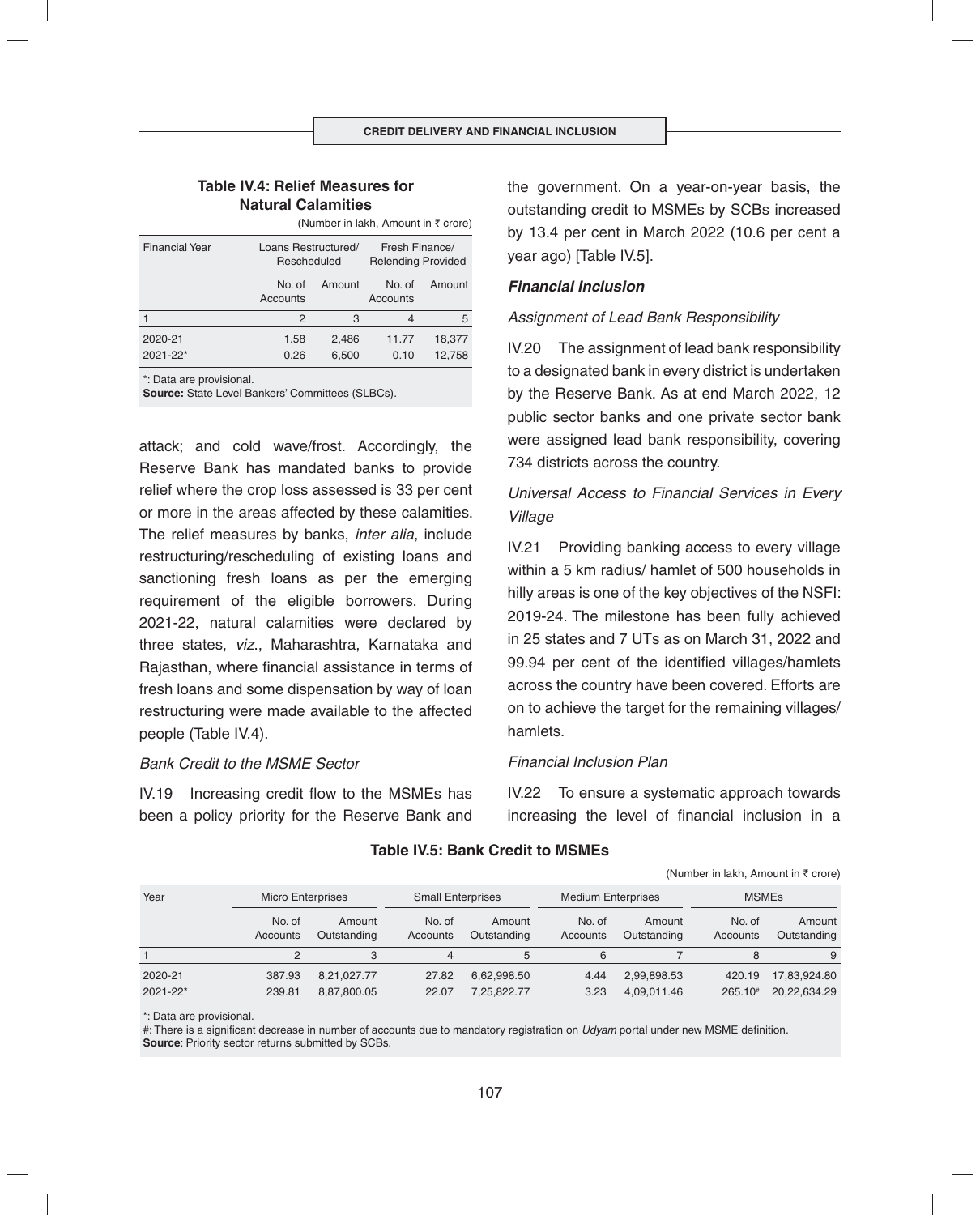sustainable manner, banks were advised to put in place Financial Inclusion Plans (FIPs). These FIPs capture banks' achievements on parameters such as the number of banking outlets [branches and business correspondents (BCs)], basic savings bank deposit accounts (BSBDAs), overdraft (OD) facilities availed in these accounts, transactions in KCCs and general credit cards (GCCs) and transactions through the Business Correspondents - Information and Communication Technology (BC-ICT) channel. The progress made on these parameters as at the end of December 2021 is set out in Table IV.6.

#### *Financial Inclusion Index (FI-Index)*

IV.23 To capture the extent of financial inclusion across the country, the Reserve Bank has constructed a composite FI-Index with three subindices, *viz*., FI-Access, FI-Usage and FI-Quality, incorporating details of banking, investments, insurance, postal as well as the pension sector in consultation with the government and respective sectoral regulators. The FI-Index computed for end-March 2021 stood at 53.9 as against 43.4 for end-March 2017, registering a compound annual growth rate (CAGR) of 5.5 per cent. Of the three sub-indices, the sub-index for Access has increased over the same period, from 61.7 to 73.3. Although, the sub-index for Usage and Quality have risen in value from 30.8 to 43.0 and from 48.5 to 50.7, respectively, these have remained below the overall FI-Index. The index values indicate the scope for improvement under usage and quality dimensions of financial inclusion.

#### *Financial Literacy*

# *Inclusion of Financial Education in the School Curriculum*

IV.24 Developing financial literacy content for school children is one of the strategic

# **Table IV.6: Financial Inclusion Plan: A Progress Report**

| <b>Particulars</b>                                         | Mar 2010 | Dec 2020         | Dec 2021 <sup>\$</sup> |
|------------------------------------------------------------|----------|------------------|------------------------|
| $\mathbf{1}$                                               | 2        | 3                | 4                      |
| Banking Outlets in Villages-<br><b>Branches</b>            | 33,378   | 55,073           | 53,249                 |
| <b>Banking Outlets in</b><br>Villages>2000*-BCs            | 8,390    | 8,49,955         | 15,18,496^             |
| <b>Banking Outlets in</b><br>Villages<2000*-BCs            | 25,784   | 3,44,685         | 3,26,236               |
| <b>Total Banking Outlets in</b><br>Villages - BCs          | 34,174   | 11,94,640        | 18,44,732^             |
| <b>Banking Outlets in Villages -</b><br><b>Other Modes</b> | 142      | 3,464            | 2,542                  |
| <b>Banking Outlets in Villages</b><br>-Total               |          | 67,694 12,53,177 | 19,00,523              |
| <b>Urban Locations Covered</b><br><b>Through BCs</b>       | 447      | 3,24,507         | 14, 12, 529^           |
| <b>BSBDA - Through Branches</b><br>(No. in lakh)           | 600      | 2,712            | 2,712                  |
| <b>BSBDA - Through Branches</b><br>(Amt. in crore)         | 4,400    | 1,21,219         | 1,18,625               |
| <b>BSBDA - Through BCs</b><br>(No. in lakh)                | 130      | 3,672            | 3,919                  |
| <b>BSBDA - Through BCs</b><br>(Amt. in crore)              | 1,100    | 78,284           | 95,021                 |
| <b>BSBDA - Total (No. in lakh)</b>                         | 735      | 6,384            | 6,631                  |
| <b>BSBDA - Total</b><br>(Amt. in crore)                    | 5,500    | 1,99,503         | 2,13,646               |
| OD Facility Availed in BSBDAs<br>(No. in lakh)             | 2        | 59               | 64                     |
| OD Facility Availed in BSBDAs<br>(Amt. in crore)           | 10       | 505              | 556                    |
| KCC - Total (No. in lakh)                                  | 240      | 490              | 473                    |
| KCC - Total (Amt. in crore)                                | 1,24,000 | 6,79,064         | 6,93,596               |
| GCC - Total (No. in lakh)                                  | 10       | 198              | 87                     |
| GCC - Total (Amt. in crore)                                | 3,500    | 1,75,053         | 1,99,145               |
| ICT-A/Cs-BC-Total<br>Transactions (No. in lakh)#           | 270      | 23,289           | 21,095                 |
| ICT-A/Cs-BC-Total<br>Transactions (Amt. in crore)#         | 700      | 6,14,987         | 6,62,211               |

\*: Village population. #: Transactions during the year.

\$: Provisional data.

 $\wedge$ : There is a significant increase in data reported by few private sector banks.

**Source**: FIP returns submitted by public sector banks, private sector banks and regional rural banks.

goals of NSFE: 2020-25. The content for the financial education workbooks for classes VI-X was prepared by Central Board of Secondary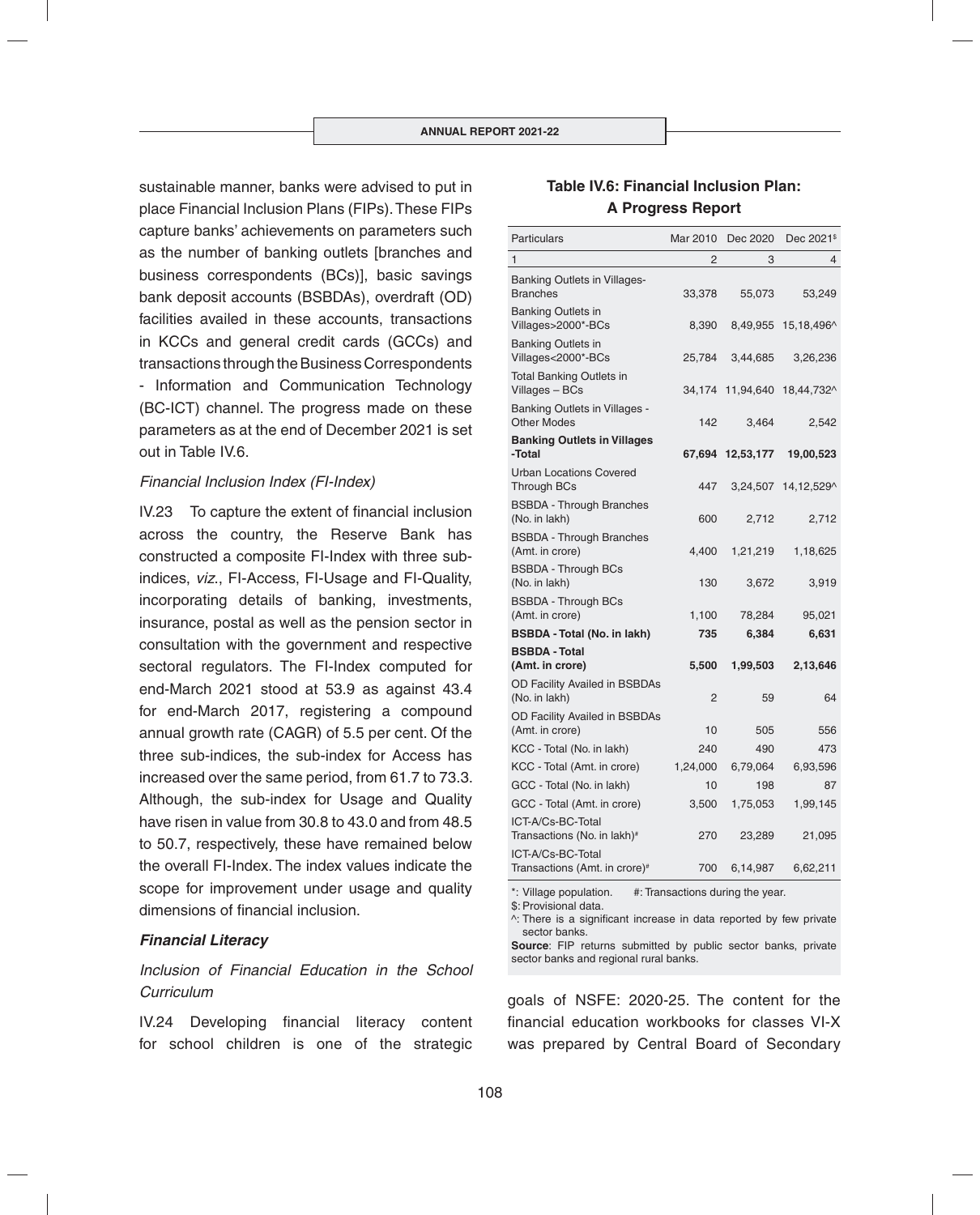Education (CBSE) in consultation with National Institute of Securities Markets (NISM), NCFE and all the four financial sector regulators<sup>2</sup>. So far, 19 state educational boards have included/ partially included modules on financial education in their school curriculum. Efforts are being made by NCFE in coordination with the regional offices of the Reserve Bank to cover the remaining state educational boards.

# *Activities Conducted by Financial Literacy Centres (FLCs)*

IV.25 As at the end of December 2021, there were 1,495 financial literacy centres (FLCs)<sup>3</sup> in the country. A total of 73,900 financial literacy activities were conducted by the FLCs during 2021-22 (up to December 31, 2021). With a view to ensuring continued dissemination of financial education across the country during the pandemic, regional offices of the Reserve Bank undertook financial education programmes through virtual mode and leveraged local cable TV and community radio to spread financial awareness messages.

### *End-line Survey of Pilot CFL Project*

IV.26 The end-line survey of the pilot CFL project across 80 blocks was conducted to assess its efficacy. The key findings were as follows:

 Households that were exposed to the programme showed a statistically significant higher score for financial literacy than those who were not exposed to the programme.

- Respondents who have had any exposure to the activities conducted under the CFL programme were more likely to use savings accounts in banks; this effect was stronger for individuals attending the CFL programme (*i.e.,* having "active" exposure).
- Households' need for training is primarily in aspects that can be regarded as "first order" business – opening an account, filling forms, accessing bank services and government programmes and financial planning. By comparison, a very small number expressed a desire for training to use Automated Teller Machines (ATMs), online transactions, understanding investments, *etc*.

# *Expanding the Reach of CFL Project Across the Country*

IV.27 Consequent to the implementation of the pilot CFL project in 100 blocks (including 20 CFLs in tribal blocks), steps were initiated during the year to expand the reach of CFLs to all blocks in the country in a phased manner (Box IV.1).

### *Observing Financial Literacy Week 2022*

IV.28 The Financial Literacy Week (FLW) is an initiative of the Reserve Bank to promote awareness among the masses/various sections of the population on key topics through a focused campaign during the week every year. In 2021- 22, FLW was observed during February 14 -18, 2022 on the theme of "Go Digital, Go Secure", with focus on convenience of digital transactions,

<sup>2</sup> The workbooks have also been placed on the website of NCFE.

<sup>&</sup>lt;sup>3</sup> FLCs are established by banks and are manned by the financial literacy counsellors. The CFL project is the Reserve Bank's endeavour to bring together non-government organisations (NGOs) and banks to enable innovative and community led participative approaches to strengthen financial literacy at the grassroot levels. The CFL project was piloted in 2017 (also refer to Box IV.1). Based on the experience gathered through a rigorous impact assessment exercise, the CFL project is being scaled up across the country in a phased manner.